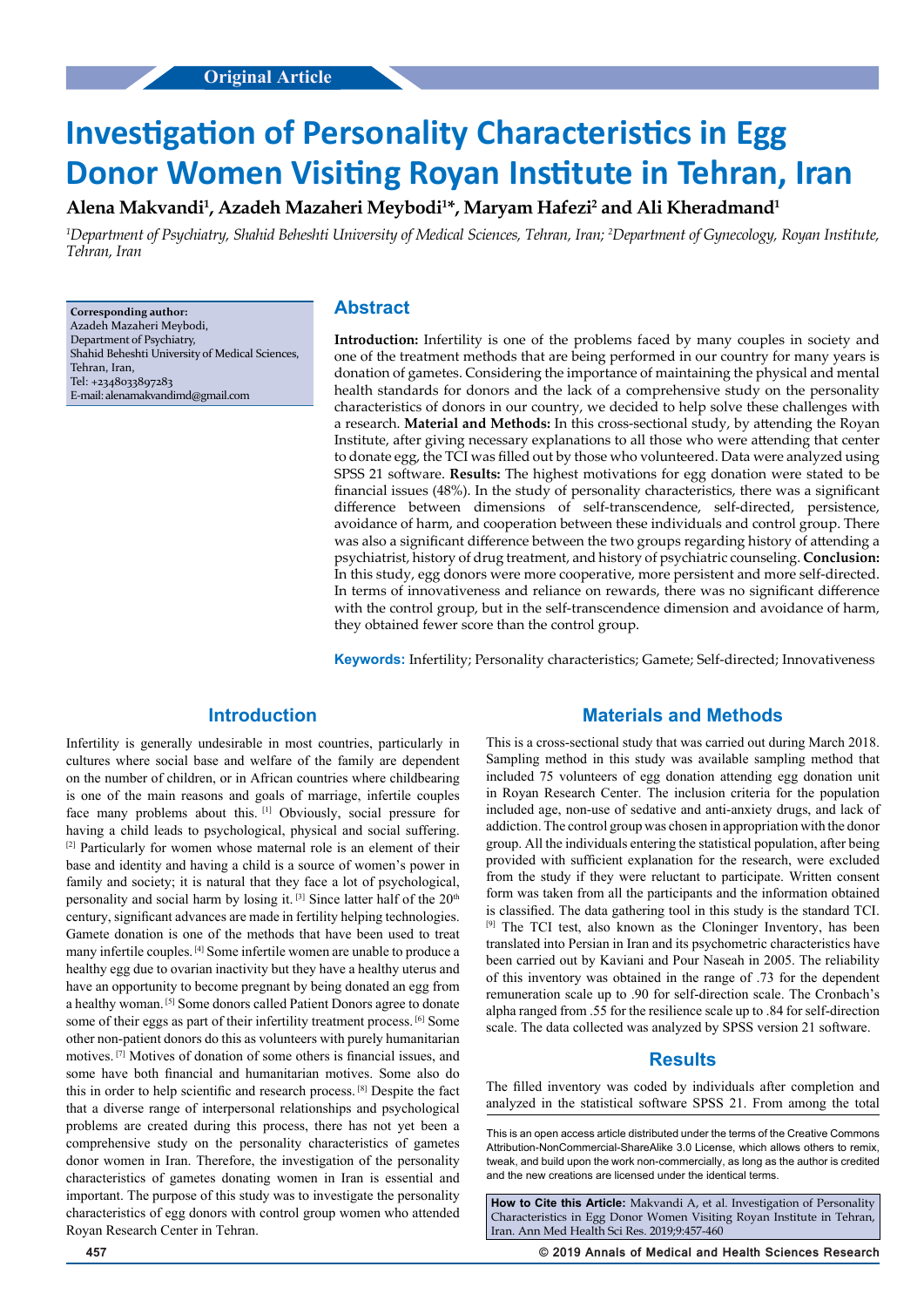respondents in the control group, 50% had diploma or lower degrees, 30% had associate's degree, 12.5% had bachelor's degree and 17.5% were master's degree. From among the total responders in the egg donor group, 93.3% of them had diploma or lower degrees, 3.3% had associate's degree, 1.7% had bachelor's degree and 1.7% had master's degree. From among the total respondents of the control group, their mean age was 30 and their standard deviation was 4.59. From among the total respondents of egg donor group, their mean age was 29 and their standard deviation was 3.48.

From among the total respondents in the control group, 46 individuals (76.7%) were without abortion, 11.7% had one abortion, and 11.7% had two and more abortions; the average abortion rate was 0.35% and its standard deviation was 0.684. From among the total respondents in the egg donor group, 52 cases, that is, 86.7% had no abortion, 11.7% had one abortion, and 1.7% had two and more abortions. The average abortion rate was 0.15 and its standard deviation was 0.404. Also, the average number of egg donations was 1.25 and its standard deviation was 0.679. From among the total number of respondents, 29 individuals, that is, 48.3% reported a financial motive to donate their eggs. 6.7% had humanitarian motives and 45% had both humanitarian and financial motives [Table 1].

From among the total respondents in the control group, 17 individuals, that is, 28.3% had a history of referral to a psychiatrist, and 43 individuals (71.1%) had no history of referral to psychiatrist; from among the total respondents in the egg donor group, 12 individuals, that is, 20% had a history of referral to psychiatrists, and 48 individuals, that is, 80%, had no history of referral to a psychiatrist [Table 2].

From among the total respondents in the control group, 17 individuals, that is, 28.3% had a history of psychiatric counseling and 40 individuals, that is, 66.7% had no history of psychiatric counseling. From among the total respondents in the egg donor group, 5 individuals, that is, 8.3% had a history of psychiatric counseling, and 55 individuals, that is, 91.7% had no history of psychiatric counseling [Table 3].

Also, the values of T scores in terms of the two control groups and the donor group were presented in Table 4. According to the results, there was no significant difference between the control group and the egg donor group in terms of innovativeness and remuneration, and the

| Table 1: Frequency distribution of respondents in terms of the mo-<br>tives to donate eggs. |           |            |  |  |
|---------------------------------------------------------------------------------------------|-----------|------------|--|--|
| <b>Variables</b>                                                                            | Frequency | Percentage |  |  |
| Financial                                                                                   | 29        | 48.3       |  |  |
| Humanitarian                                                                                | 4         | 67         |  |  |
| Humanitarian and financial                                                                  | 27        | 45         |  |  |
| Total                                                                                       | 60        | 100        |  |  |

**Table 2: Frequency distribution of respondents in terms of the history of referral to a psychiatrist.**

|       |           | Control    | Egg donor group |            |  |
|-------|-----------|------------|-----------------|------------|--|
|       | Frequency | Percentage | Frequency       | Percentage |  |
| Yes   | 17        | 27.3       | 12              | 20         |  |
| No    | 43        | 717        | 48              | 80         |  |
| Total | 60        | 100        | 60              | 100        |  |

| Table 3: Frequency and percentage of frequency of history of psy-<br>chiatric counseling of respondents. |           |            |                  |            |  |
|----------------------------------------------------------------------------------------------------------|-----------|------------|------------------|------------|--|
|                                                                                                          |           | Control    | Egg donor group  |            |  |
|                                                                                                          | Frequency | Percentage | <b>Frequency</b> | Percentage |  |
| Yes                                                                                                      | 17        | 28.3       | 5                | 8.3        |  |
| N٥                                                                                                       | 40        | 66.7       | 55               | 91.7       |  |
| Unanswered                                                                                               | 3         | 5          |                  | 0          |  |
| Total                                                                                                    | ഩ         | 100        | ิคก              | 100        |  |

significance level was greater than 0.05; as a result, this difference is disannulled with 95% confidence.

The mean of the control group's scores in the dimension of cooperation is 71.3 and its standard deviation is 7.81, but the mean of the donors group in this dimension is 77.6 and its standard deviation is 7.02; the t-statistic value is equal to -4.64, and its significance level is 0, so, with 99%, it can be said that there is a significant difference between the two groups in terms of cooperation.

The mean of the control group's scores in the vulnerability dimension is 48.8 and its standard deviation is 9.57, but the mean of the donor group in this dimension is 43.36 and its standard deviation is 9.44; the t-statistic is 3.13 and its significance level is equal to 0; therefore, with 99%, it could be said that there is a significant difference between the two groups in terms of vulnerability.

| Table 4: Frequency and percentage of frequency of values of T |                        |     |      |       |      |                                      |  |
|---------------------------------------------------------------|------------------------|-----|------|-------|------|--------------------------------------|--|
|                                                               | scores of respondents. |     |      |       |      |                                      |  |
|                                                               |                        |     |      |       |      | Very low Low Moderate High Very high |  |
| Innova-                                                       | Control group          | 0.0 | 8.3  | 91.7  | 0.0  | 0.0                                  |  |
| tiveness                                                      | Donor group            | 0.0 | 6.7  | 93.3  | 0.0  | 0.0                                  |  |
| Remu-                                                         | Control group          | 0.0 | 1.7  | 98.3  | 0.0  | 0.0                                  |  |
| neration                                                      | Donor group            | 0.0 | 96.7 | 3.3   | 0.0  | 0.0                                  |  |
| Coopera-                                                      | Control group          | 0.0 | 1.7  | 33.3  | 65.0 | 0.0                                  |  |
| tion                                                          | Donor group            | 0.0 | 0.0  | 16.7  | 80.0 | 3.3                                  |  |
| Vulner-                                                       | Control group          | 0.0 | 5.0  | 91.7  | 3.3  | 0.0                                  |  |
| ability                                                       | Donor group            | 0.0 | 11.7 | 85    | 3.3  | 0.0                                  |  |
| Persis-                                                       | Control group          | 0.0 | 65.0 | 35.00 | 0.0  | 0.0                                  |  |
| tence                                                         | Donor group            | 0.0 | 41.7 | 58.3  | 0.0  | 0.0                                  |  |
| Self-tran-                                                    | Control group          | 0.0 | 5.00 | 95.0  | 0.0  | 0.0                                  |  |
| scendence                                                     | Donor group            | 0.0 | 0.0  | 100.0 | 0.0  | 0.0                                  |  |
| Self-direc-                                                   | Control group          | 0.0 | 3.3  | 70.0  | 21.7 | 5.0                                  |  |
| tion                                                          | Donor group            | 0.0 | 1.7  | 56.7  | 41.7 | 0.0                                  |  |

| Table 5: Difference in personality dimensions in the control group |  |
|--------------------------------------------------------------------|--|
| and the egg donor group.                                           |  |

|                                                                   |                  | Mean  | deviation | <b>Standard Degree of</b><br>freedom | т       | Signifi-<br>value cance level |
|-------------------------------------------------------------------|------------------|-------|-----------|--------------------------------------|---------|-------------------------------|
| Innova-<br>tiveness                                               | Control<br>group | 44.53 | 7.79      | 118                                  | 0.095   | 0.925                         |
|                                                                   | Donor<br>group   | 44.66 | 7.85      |                                      |         |                               |
| Remu-                                                             | Control<br>group | 50.20 | 6.32      | 118                                  | 0.937   | 0.351                         |
| neration                                                          | Donor<br>group   | 51.41 | 7.81      |                                      |         |                               |
| Coopera-<br>tion                                                  | Control<br>group | 71.30 | 7.81      | 118                                  | $-4.64$ | 0.00                          |
|                                                                   | Donor<br>group   | 77.60 | 7.02      |                                      |         |                               |
| Vulner-<br>ability                                                | Control<br>group | 48.80 | 9.57      | 118                                  | 3.13    | 0.002                         |
|                                                                   | Donor<br>group   | 43.36 | 9.44      |                                      |         |                               |
| Persis-<br>tence                                                  | Control<br>group | 31.84 | 3.54      | 118                                  | $-4.16$ | 0.000                         |
|                                                                   | Donor<br>group   | 35.08 | 4.88      |                                      |         |                               |
| Control<br>Self-<br>group<br>transcen-<br>Donor<br>dence<br>group |                  | 46.87 | 8.82      | 118                                  | $-2.47$ | 0.015                         |
|                                                                   |                  | 50.38 | 6.58      |                                      |         |                               |
| Self-                                                             | Control<br>group | 58.25 | 14.28     | 118                                  | $-3.63$ | 0.00                          |
| direction                                                         | Donor<br>group   | 66.62 | 10.70     |                                      |         |                               |

**Annals of Medical and Health Sciences Research | Volume 9 | Issue 1 | January-February 2019 458**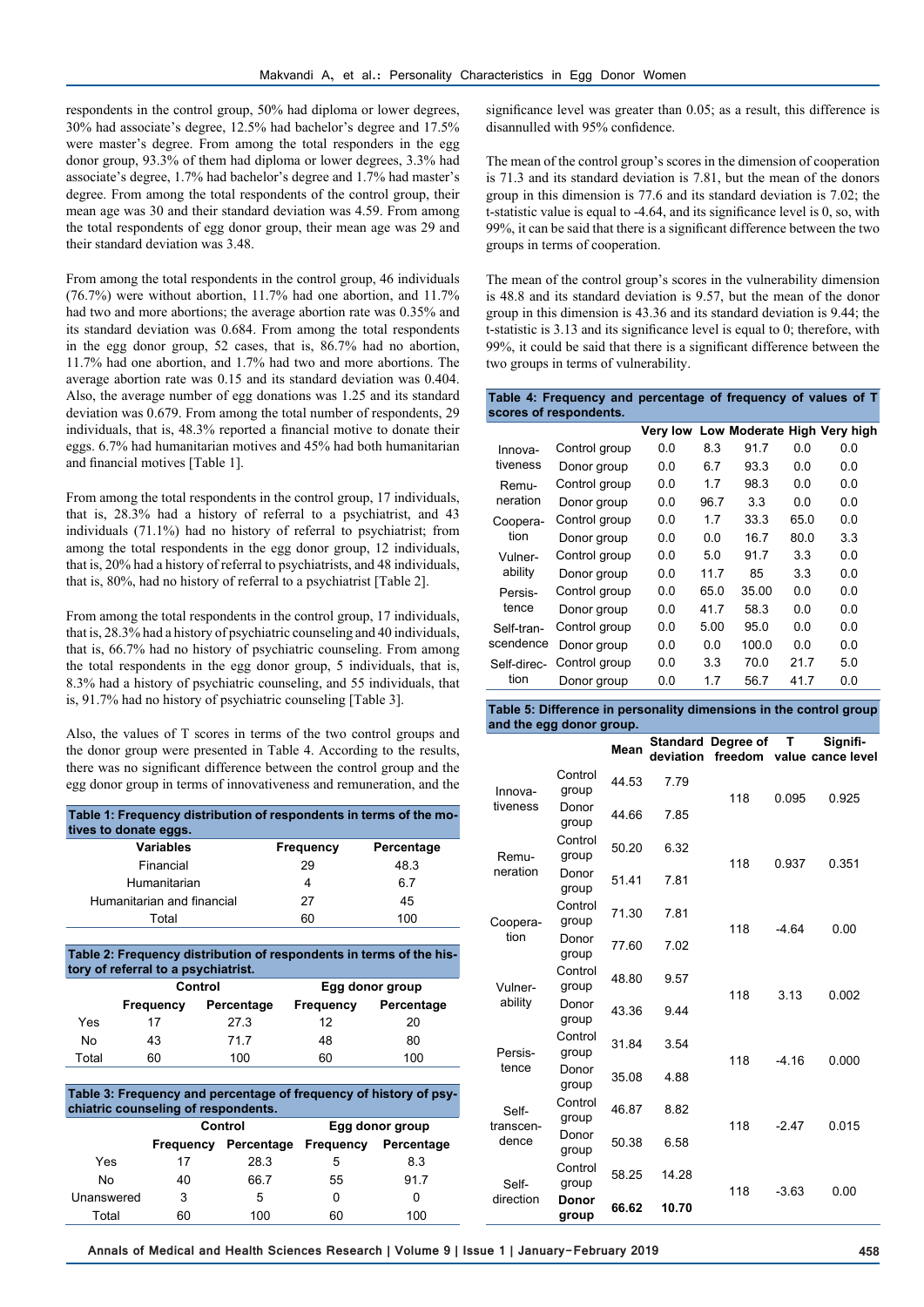The mean scores of the control group in the persistence dimension are equal to 31.84 and its standard deviation is 3.54. However, the mean of the donor group in this dimension is 35.08 and its standard deviation is 4.88; the t-statistic is -4.16 and its significance level is equal to 0, so with 99%, it can be said that there is no significant difference between the two groups in terms of persistence.

The mean scores of the control group in self-transcendence dimension are equal to 46.87 and its standard deviation is 8.82, but the mean score of the donor group in this dimension is 50.38 and its standard deviation is 6.58. The t-statistic is -2.47 and its significance level is 0, therefore, with 99%, it can be said that there is a significant difference between the two groups in terms of self-transcendence [Table 5].

The mean scores of the control group in the self-direction dimension is equal to 58.25 and its standard deviation is 14.28, but the mean of the donor group in this dimension is 66.62 and is standard deviation is 10.7 the t-statistic is -3.63 and its significance level is equal to 0; therefore, with 99%, it can be said that there is a significant difference between the two groups in terms of self-direction.

### **Discussion**

Today, with the development of science and technology and the development of fertility helping technologies, a hope door has been opened up for infertile couples, meanwhile forcing them to withstand more stress and longer treatment cycles. One of the new technologies of fertility helping is the use of donated egg. One of the major members of the egg donation program is egg donor women. Since a diverse set of interpersonal relationships and psychological issues are created during the process of egg donation, addressing the personality characteristics of gametes donor women along with the examinations and tests required for reproductive status as well as the physical health of gametes donor women, is of great importance. [10]

In a study conducted in 2014 among donors from 11 European countries, 1423 individuals participated. Their average age was 27.4 years. 55.4% of these people were their first time of donation; most of them had partners and children, and claimed their motive of donation to be helping others. [11] While in our study, all respondents in the control group, had a mean age of 30, and the total responders in the egg donor group, had an average age of 29.

The following results were obtained in a study published by Sissjo et al. in 2011 in which TCI test was used to examine the personality characteristics of egg donor volunteers. These people had higher levels of hard work and follow up than the control group. These individuals had less risk avoidance and seemed to have less fear and concern about uncertainty in their lives. [12]

In another study by Clack et al. in 1999, MMPI-2 test was used for 150 egg donation volunteers. The study found that these women are women with diverse interests and high accountability and high energy levels. [13] However, in our research in the investigation of personality characteristics of egg donors and their comparison with personality characteristic in control women, the following results were obtained:

No significant difference was found between the two groups in terms of the innovativeness, as well as remuneration dependence. The egg donor group obtained significantly lower scores than the control group in the dimensions of vulnerability and also self-transcendence. There was a significant difference between the two groups in the dimensions of cooperation, persistence and self-direction, and all the three dimensions in the egg donor group obtained higher scores. These results are somehow consistent with the results of Clack et al.

In another study by Reh et al. in 2010, in which global screening necessities in terms of genetic issues and physiological tests were considered in egg donors, depression was the most common cause of exclusion of the study and alcoholism was the most common factor in family history that led to the exclusion of the study. In this study, the necessity of a comprehensive protocol for screening candidates was emphasized.<sup>[14]</sup>

In the study published by Sydsjo et al. in 2011 in Sweden, in which the characteristics of egg donor volunteers were investigated, the results were reported as follows: 181 women from 221 donation volunteers were enrolled between 2005 and 2008. It was stated that 69% of them had biological offspring and according to the TCI test, the donors had less harm avoidance higher persistence than the control group. The study found that the personality characteristics of these individuals are within the normal range. [12] Also according to our research results, up to 99% it can be said that there is a significant difference between the two groups of control and gametes donors in terms of vulnerability characteristics, which is consistent with the study by Sydsjo et al.

In various studies, the motives of those who volunteer to donate gamete are dealt with. In a study titled as Demographic Characteristics of Women Participating in the Egg Donation Process by Paulson et al., the primary motive for most of these people of the donation process was humanitarian. Most of the participants in this study were employed married women and of social middle class. [15] In our research, about 68% of the gametes donors were employed married women, where from among the total respondents, 29 individuals, that is, 48.3%, reported the egg donation motive to be financial, which is somewhat different from the results of the study by Paulson.

#### **Conclusion**

Egg donors were more cooperative, more persistent and selfdirected individuals. In terms of innovativeness and dependence on remuneration, there was no significant difference with the control group, but in the self-transcendence dimension and harm avoidance, they obtained fewer score than the control group.

## **Conflict of Interest**

The authors disclose that they have no conflicts of interest.

#### **References**

- 1. Makvandi A, Mazaheri Meybodi A, Hafezi M. Evaluation of psychiatric disorders. Axis 1 in Ovum Donor Women. J Res Med Dent Sci. 2018;6:113-117.
- 2. Knopman JM, Noyes N, Grifo JA. Cryopreserved oocytes can serve as the treatment for secondary infertility: a novel model for egg donation. Fertility and Sterility. 2010;93:2413-e7.
- 3. Leflot G, Onghena P, Colpin H. Teacher–child interactions: relations with children's self-concept in second grade. Infant and child development. 2010;19:385-405.
- 4. Taheri R, Zandi ghashghaei K, Honarparvaran N. The comparison of relationship between family communication patterns and self-concept with coping styles in male and female students. Armaghanedanesh, Journal of Yasuj University of Medical Sciences. 2012; 17:359-69.
- 5. Carter J, Applegarth L, Josephs L, Grill E, Baser RE, Rosenwaks Z. A cross-sectional cohort study of infertile women awaiting oocyte donation: the emotional, sexual and quality-of-life impact. Fertility and sterility. 2011;95:711-716.
- 6. Pasha G, Naderi F, Akbari SH. Comparison of body image, body build index, general health and self-concept between beauty surgery those who have done beauty surgery and ordinary people in Behbahan. Journal of Social Psychology (New Findings in Psychology). 2008;2:61-80.